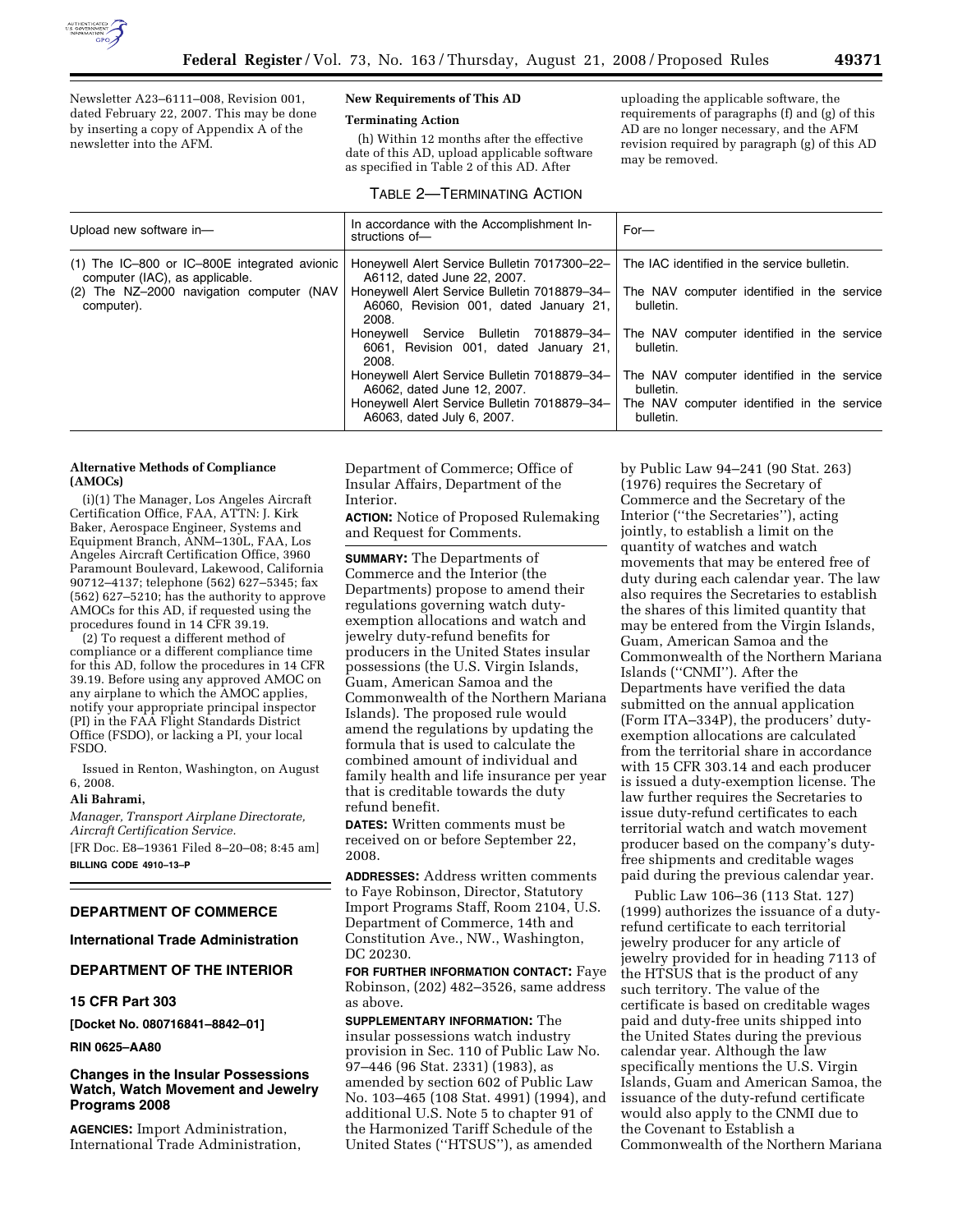Islands in Political Union with the United States of America (Pub. L. 94– 241), that states that goods from the CNMI are entitled to the same tariff treatment as imports from Guam. *See also* 19 CFR 7.2(a). In order to be considered a product of such territories, the jewelry must meet the U.S. Customs Service substantial transformation requirements (the jewelry must become a new and different article of commerce as a result of production or manufacture performed in the territory). To receive duty-free treatment, the jewelry must also satisfy the requirements of General Note 3(a)(iv) of the HTSUS and applicable Customs Regulations (19 CFR 7.3).

Section 1562 of Public Law 108–429 (2004), amended by Public Law 97–446, Public Law 103–465 and Public Law 106–36 authorizes the extension of the duty refund benefits to include the value of usual and customary health insurance, life insurance and pension benefits; raising the ceiling on the amount of jewelry that qualifies for the duty refund benefit; allowing new insular jewelry producers to assemble jewelry and have such jewelry treated as an article of the insular possessions for up to 18 months after the jewelry company commences assembly operations; allowing duty refund certificate holders to secure a duty refund on any articles that are imported into the customs territory of the United States by the certificate holder duty paid; and providing compensation to insular watch producers if tariffs on watches and watch movements are reduced.

Under the Department of Commerce's regulations, the combined creditable amount of individual health and life insurance per year may not exceed 100 percent of the ''weighted average'' yearly individual federal employee health insurance, and the combined creditable amount of family health and life insurance per year may not exceed 120 percent of the ''weighted average'' yearly family federal employee health insurance. The Department of Commerce's regulations combine the creditable amount of health and life insurance into one benefit calculation because most program companies purchase health and life insurance together in one plan or payment.

In March 2008, the Department of Commerce received a letter from the U.S. Virgin Islands Watch and Jewelry Manufacturers Association (V.I.M.A) requesting that we reexamine the methodology for determining the health benefit portion of the production incentive certificate (''PIC''). The V.I.M.A. stated that its members' health

insurance costs have outpaced the current formula due to factors including the age of the staff and difficulty in getting local medical providers to accept the Virgin Islands card health plan. According to the V.I.M.A, the health insurance costs of two producers currently exceed the maximum allowable reimbursement, even though the health benefit plans remain unchanged.

During the Departments' audit in February 2008, Department officials discovered there had been substantial increases in combined health and life insurance costs for some program producers and that creditable limits had been exceeded for a few employees within two companies. One company exceeded the individual creditable limit and the other company exceeded the family creditable limit. In light of the upward trend in the costs of health and life insurance within the industry generally, as discussed above, we have reevaluated the creditable limits. Accordingly, we are proposing an increase in the formula for determining creditable health and life insurance benefits.

#### *Proposed Amendments*

We propose to amend § 303.2(a)(13)(ii), § 303.2(a)(13)(ii)(A), § 303.2(a)(14)(ii), § 303.2(a)(14)(ii)(A), § 303.16(a)(9)(ii), § 303.16(a)(9)(ii)(A), § 303.16(a)(10)(ii), and § 303.2(a)(10)(ii)(A) by increasing the percentage used to calculate the combined amount of individual and family health and life insurance per year that is creditable towards the duty refund benefit for watch and jewelry producers. Currently, the combined creditable amount of individual health and life insurance per year may not exceed 100 percent of the ''weighted average'' yearly individual federal employee health insurance, and the combined creditable amount of family health and life insurance per year may not exceed 120 percent of the ''weighted average'' yearly family federal employee health insurance. Under the proposed rule, the combined creditable amount of individual health and life insurance per year would not exceed 130 percent of the ''weighted average'' yearly individual federal employee health insurance, and the combined creditable amount of family health and life insurance per year would not exceed 150 percent of the ''weighted average'' yearly family federal employee health insurance.

### *Classification*

Regulatory Flexibility Act. In accordance with the Regulatory

Flexibility Act, 5 U.S.C. 601 *et seq.,* the Chief Counsel for Regulation at the Department of Commerce has certified to the Chief Counsel for Advocacy, Small Business Administration, that the proposed rule, if promulgated as final, will not have a significant economic impact on a substantial number of small entities.

There are currently five companies participating in the insular watch and jewelry programs. The updating of the formula that is used to calculate the combined amount of individual and family health and life insurance per year that is creditable towards the duty refund benefit is being proposed to compensate for the increase in the cost of health insurance in the U.S. Virgin Islands, where all five of the watch and jewelry producers are located. Adoption of this rule would benefit producers by increasing the maximum amount of combined health and life insurance that would be eligible for the duty refund benefit. Under the proposed rule, the combined annual creditable amount of individual health and life insurance for calendar year 2008 would be increased by \$1,571 and the combined annual creditable amount of family health and life insurance for calendar year 2008 would be increased by \$3,567. There would be no adverse economic impact from this proposed change.

This proposed rule also would not change reporting or recordkeeping requirements. The changes in the regulations will also not duplicate, overlap or conflict with other laws or regulations. Consequently, the changes are not expected to meet the RFA criteria of having a ''significant'' economic effect on a ''substantial number'' of small entities, as stated in 5 U.S.C. 603 *et seq.* Therefore, a regulatory flexibility analysis was not prepared.

Paperwork Reduction Act. This proposed rulemaking does not contain revised collection of information requirements subject to review and approval by the Office of Management and Budget (OMB) under the Paperwork Reduction Act of 1995. Collection activities are currently approved by the Office of Management and Budget under control numbers 0625–0040 and 0625– 0134.

Not withstanding any other provision of the law, no person is required to respond to, nor shall any person be subject to a penalty for failure to comply with a collection of information unless it displays a currently valid OMB control number.

E.O. 12866. It has been determined that the proposed rulemaking is not